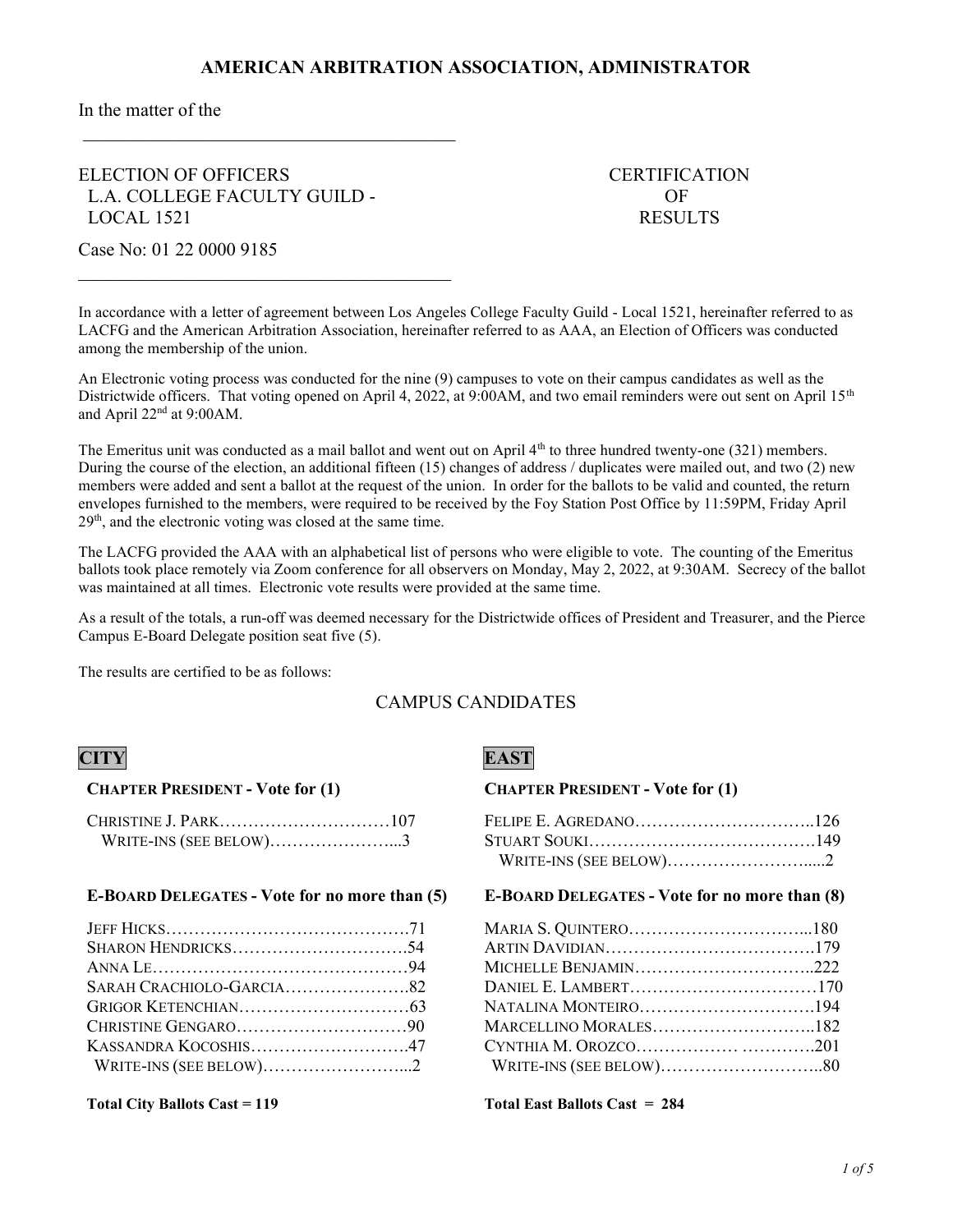In the matter of the

ELECTION OF OFFICERS THE CERTIFICATION L.A. COLLEGE FACULTY GUILD - OF LOCAL 1521 RESULTS

Case No: 01 22 0000 9185

## HARBOR MISSION

## CHAPTER PRESIDENT - Vote for (1)

| WRITE-INS (SEE BELOW)1 |  |
|------------------------|--|

## E-BOARD DELEGATES - Vote for no more than (3)

### Total Harbor Ballots Cast  $= 80$  Total Mission Ballots Cast  $= 70$

### CHAPTER PRESIDENT - Vote for (1)

| WRITE-INS (SEE BELOW)1 |  |  |
|------------------------|--|--|

### E-BOARD DELEGATES - Vote for no more than (3)

### CHAPTER PRESIDENT - Vote for (1)

## E-BOARD DELEGATES - Vote for no more than (5)

| TARA SCHIAVONI (MCCARTHY)145 |  |
|------------------------------|--|
|                              |  |
|                              |  |
|                              |  |
|                              |  |
| WRITE-INS (SEE BELOW)10      |  |

## **PIERCE SOUTHWEST**

## CHAPTER PRESIDENT - Vote for (1)

| WRITE-INS (SEE BELOW)3 |  |
|------------------------|--|

### E-BOARD DELEGATES - Vote for no more than (2)

| DARRELL ECKERSLEY30 |  |
|---------------------|--|
|                     |  |
|                     |  |
| ERIKA MILLER-TATE33 |  |
|                     |  |
|                     |  |

### Total Pierce Ballots Cast = 239 Total Southwest Ballots Cast = 66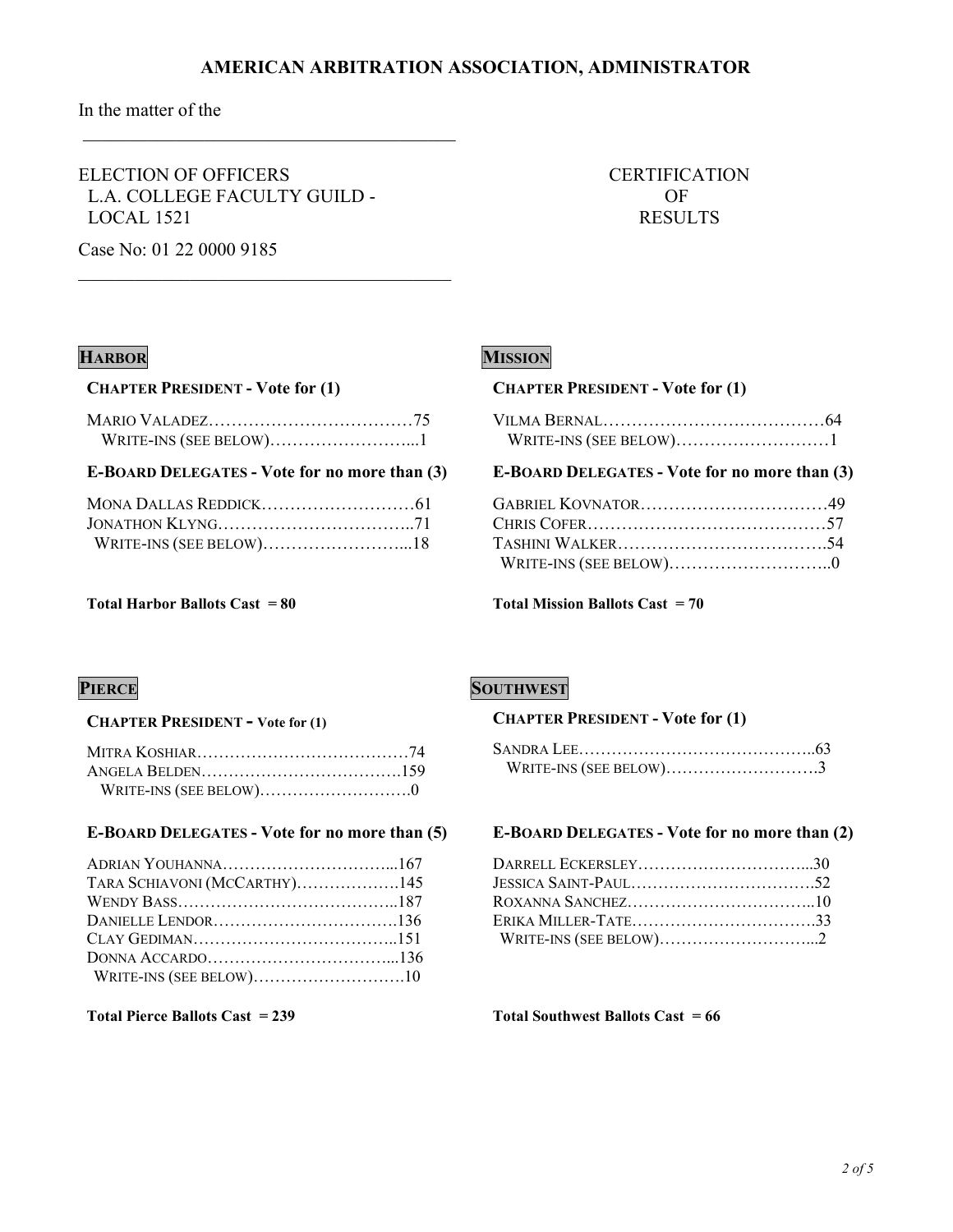In the matter of the

ELECTION OF OFFICERS THE CERTIFICATION L.A. COLLEGE FACULTY GUILD - OF LOCAL 1521 RESULTS

Case No: 01 22 0000 9185

## **TRADE TECH VALLEY**

### CHAPTER PRESIDENT - Vote for (1)

## E-BOARD DELEGATES - Vote for no more than (5)

## Total Trade Tech Ballots Cast = 153 Total Valley Ballots Cast = 148

### CHAPTER PRESIDENT - Vote for (1)

| WRITE-INS (SEE BELOW)1 |  |
|------------------------|--|

### E-BOARD DELEGATES - Vote for no more than (4)

## CHAPTER PRESIDENT - Vote for (1)

| RUBY CHRISTIAN-BROUGHAM143 |  |
|----------------------------|--|
|                            |  |

## E-BOARD DELEGATES - Vote for no more than (5)

| L. DENICE LABERTEW 36 |  |
|-----------------------|--|
|                       |  |
| JONATHAN ARNOLD43     |  |
|                       |  |
|                       |  |
|                       |  |
|                       |  |
|                       |  |
| FATIMA BALDIWALA48    |  |
|                       |  |
|                       |  |

## WEST EMERITUS

CHAPTER PRESIDENT - Vote for (1)

## E-BOARD DELEGATES - Vote for no more than (4)

| MARTY HITTELMAN133         |  |
|----------------------------|--|
| PATRICIA COMBES-BRIGHTON84 |  |
|                            |  |
|                            |  |
|                            |  |
|                            |  |
|                            |  |

Total West Ballots Cast = 203 Total Emeritus Ballots Counted = 163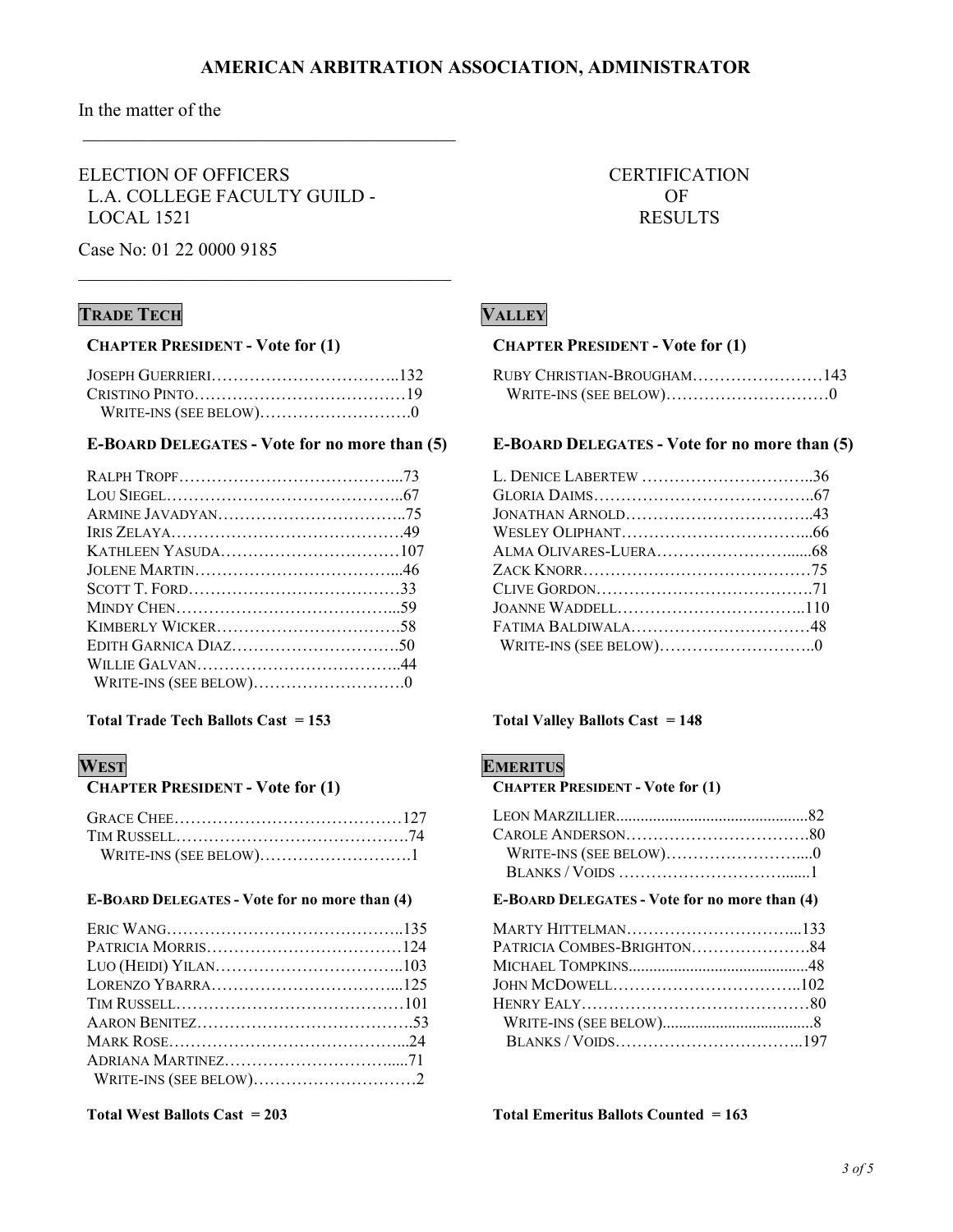In the matter of the

ELECTION OF OFFICERS CERTIFICATION L.A. COLLEGE FACULTY GUILD - OF LOCAL 1521 RESULTS

Case No: 01 22 0000 9185

| DISTRICTWIDE CANDIDATES COMBINED TOTALS                                                             |                                |                       |                                        |                            |                             |                            |                                  |                             |                                  |                                       |
|-----------------------------------------------------------------------------------------------------|--------------------------------|-----------------------|----------------------------------------|----------------------------|-----------------------------|----------------------------|----------------------------------|-----------------------------|----------------------------------|---------------------------------------|
| <b>PRESIDENT</b>                                                                                    | $\mathcal{C}$                  | E                     | H                                      | M                          | P                           | S                          | T                                | V                           | W                                | <b>TOTAL</b>                          |
| JAMES MCKEEVER<br>BRIAN WALSH<br>FERNANDO OLEAS<br>WRITE-INS (SEE BELOW)                            | 23<br>68<br>23<br>$\mathbf{1}$ | 149<br>66<br>50<br>0  | 21<br>53<br>$\overline{4}$<br>$\Omega$ | 23<br>34<br>10<br>$\Omega$ | 64<br>129<br>43<br>$\Omega$ | 41<br>17<br>6<br>$\Omega$  | 97<br>30<br>16<br>$\overline{2}$ | 112<br>22<br>10             | 79<br>55<br>36<br>$\overline{2}$ | 609<br>474<br><b>198</b><br>6         |
| <b>EXECUTIVE VICE-PRESIDENT</b>                                                                     |                                |                       |                                        |                            |                             |                            |                                  |                             |                                  |                                       |
| WILLIAM ELARTON-SELIG<br>SANDRA LEE<br>WRITE-INS (SEE BELOW)                                        | 65<br>45<br>$\Omega$           | 109<br>134            | 40<br>33<br>$\Omega$                   | 35<br>32<br>$\Omega$       | 103<br>96<br>$\overline{2}$ | 8<br>58<br>$\Omega$        | 108<br>44<br>$\Omega$            | 68<br>65                    | 73<br>89                         | 609<br>596<br>5                       |
| <b>TREASURER</b><br>DARYLE NAGANO<br>XIAOYANG BEHLENDORF<br>KRISTINA RENEE<br>WRITE-INS (SEE BELOW) | 56<br>37<br>14<br>2            | 74<br>128<br>47<br>0  | 51<br>24<br>4<br>$\Omega$              | 28<br>29<br>9<br>$\Omega$  | 105<br>69<br>36<br>$\Omega$ | 18<br>29<br>16<br>$\Omega$ | 41<br>79<br>20<br>1              | 22<br>111<br>11<br>$\Omega$ | 50<br>74<br>37<br>$\overline{2}$ | 445<br>580<br><b>194</b><br>5         |
| <b>SECRETARY</b><br>PICOLYA ROBINSON<br>JENNY GALVEZ<br>WRITE-INS (SEE BELOW)                       | 59<br>49<br>$\overline{2}$     | 58<br>194<br>$\Omega$ | 39<br>38<br>$\Omega$                   | 25<br>38<br>$\Omega$       | 115<br>100<br>0             | 41<br>24<br>$\Omega$       | 43<br>102<br>0                   | 36<br>104<br>$\Omega$       | 49<br>116                        | 465<br>765<br>$\overline{\mathbf{3}}$ |

WRITE INS – President (6) WRITE INS – Executive VP (5) Deidre McDermott Grace Chee **Fernando Oleas** Grace Chee Horacio R. Fonseca C Jan Vanderpool James McKeever John Morales Jonathan Arnold Joanne Waddell **Natalina Monteiro** 

## WRITE INS – Treasurer (5) WRITE INS – Secretary (3)

Lisa Moreno **Pat Siever** None of the above None of the above

Jan Vanderpool Grace Chee **Ron Portillo** Grace Chee